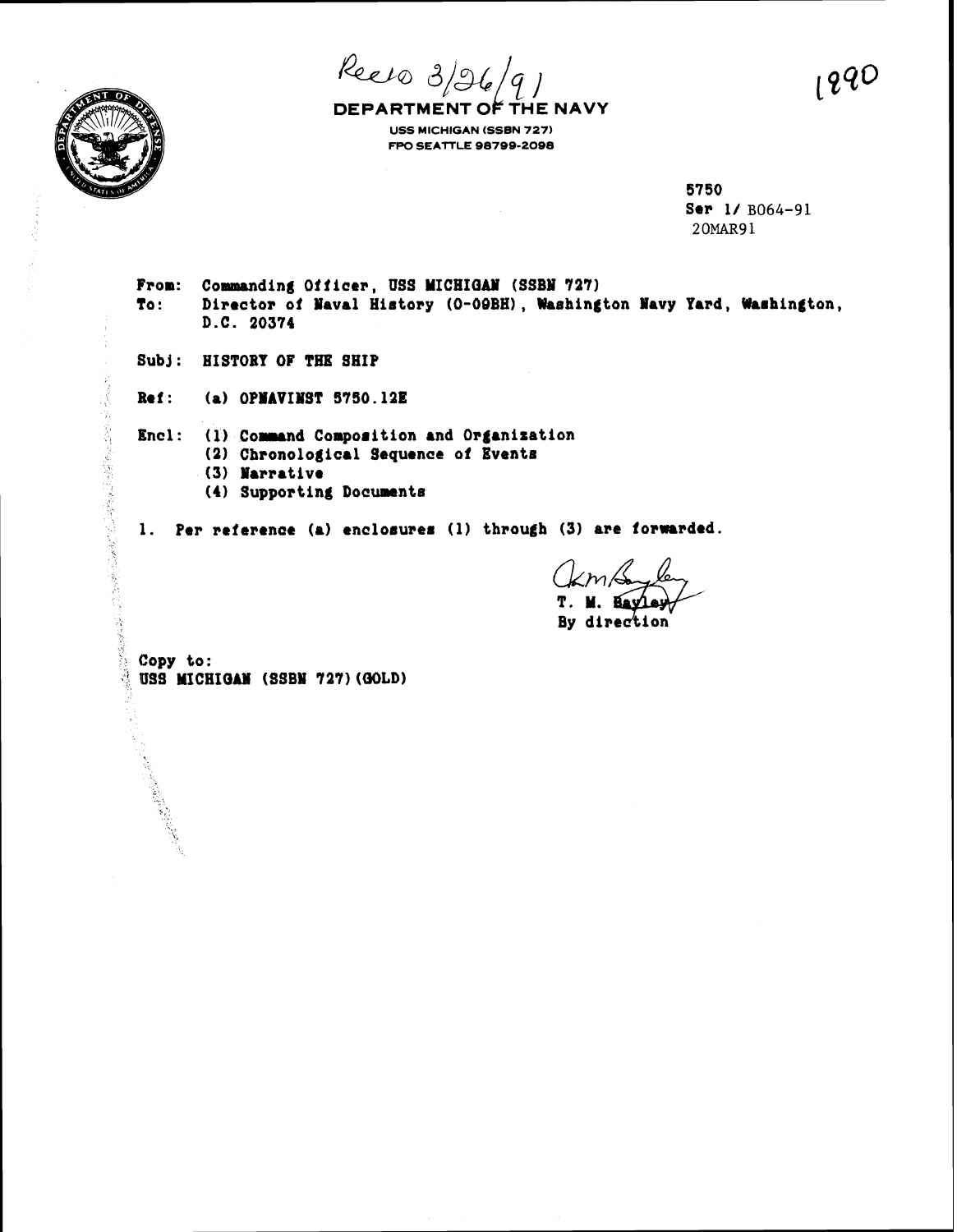#### PART I

## **COMMAND COMPOSITION AND ORGANIZATION**

1. Mission. The mission of SSBN726 Class submarines is to provide a strategic deterrence against hostile attack by maintaining a continuous capability to deliver strategic missile attacks against hostile targets. In order to carry out this mission, SSBN726 Class submarines are designed to perform the following **taekr** :

a. To operate at sea for extended periods as a highly reliable, survivable deterrent to a nuclear weapon attack by a foreign power, and to destroy land targets with strategic, nuclear armed missiles.

**b. To minimize the probability of detection by any potential threat.** 

**c.** To operate defensively against submarine and surface ship threats as necessary to accomplish the mission.

2. Organization. The USS MICHIGAN, second in the Trident Class of nuclear strategic ballistic missile submarines, is command by (Blue Crew) Captain Harry P. Consaul III, and (Gold Crew) Captain Albert Z. Schwartz.

There are presently eleven Trident submarines, eight of which are assigned **to Submarina Squadron 17, eorundad by Captain M.S. W~ight.**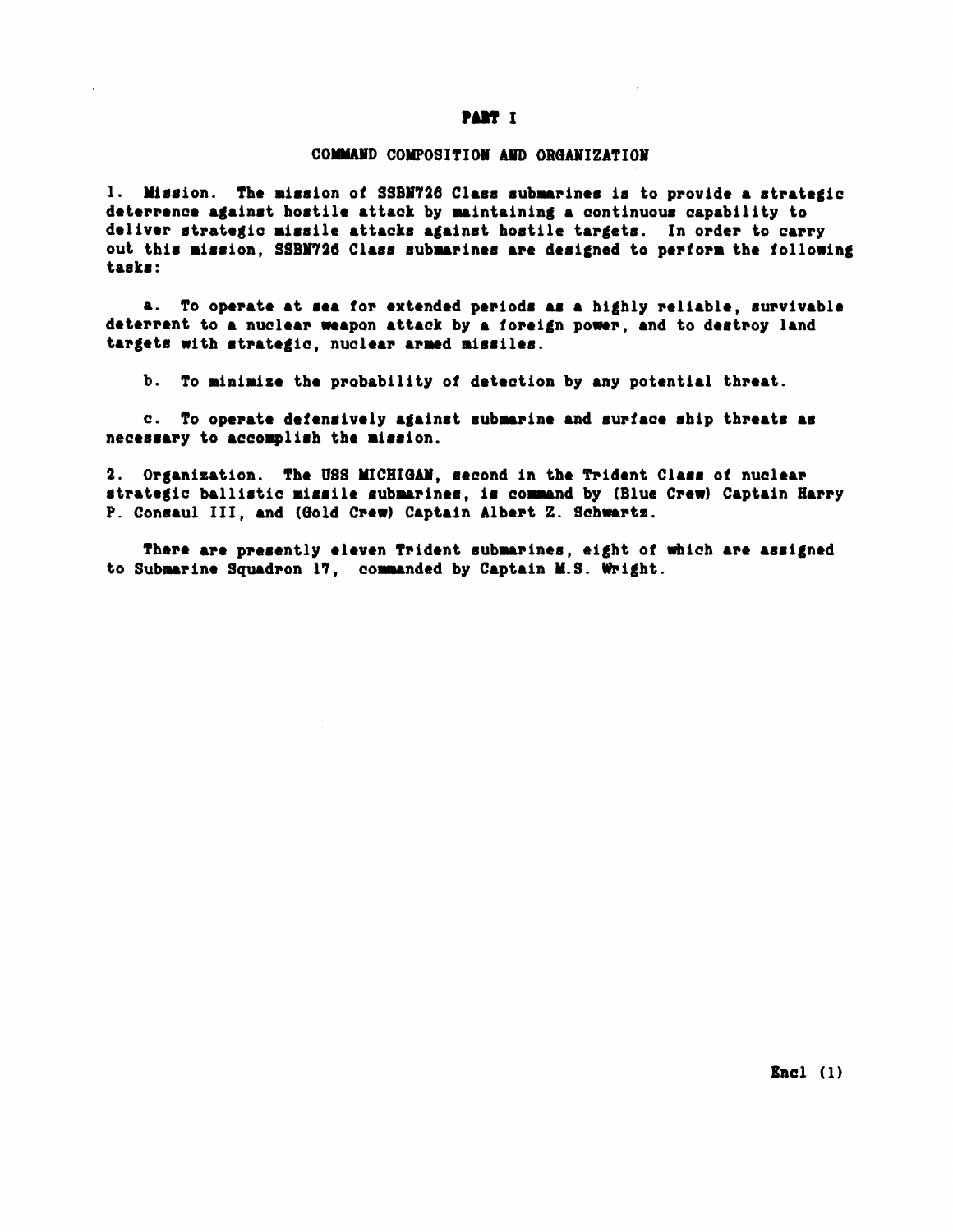#### PART II

#### 1989 CHRONOLOGICAL SEQUENCE OF EVENTS

# **DATE** KEY EVENTS

- 22 Dec 89 Exchange of Command, Captain M. B. Keef, Commanding **Officer (Oold) and crew relieved Captain B. F. Herrera,**  Commanding Officer (Blue) and crew.
- **<sup>27</sup> 20 Mar 00 Qold Crew completed an unrcheduled Operational Reactor**  Safeguards Examination with an overall grade of Above Average.
	- **2 Mar 00 Blue Crew Change of Command, Captain Harry P. Conraul 111 relieved Captain Henry F. Herrera.**
	- **<sup>4</sup> <sup>5</sup>Apr 00 hld Crew ruccerrfully completed a Navy Technical**  Proficiency Inspection with an overall grade of Satisfactory.
- **Dec <sup>80</sup> Apr 00 hld Crew completed strategic deterrent patrol 25.** 
	- 8 Apr 90 Exchange of Command, Captain H. P. Consaul III, Commanding **Officer (Blue) and crew relieved Captain Y.B. Keef, Commanding Officer (Qold) and crew.**
- **<sup>26</sup> <sup>28</sup>Jun 90 Yidrhipun Operationr in Son Diego, California.** 
	- **<sup>2</sup> 6 Jul Q0 Port visit to Long Beach, California.**
- 16 17 Jul 90 Blue Crew successfully completed an Operational Reactor Safeguards Examination with an overall grade of Average, and a **Supply Management Inspection with a grade of Satisfactory.**
- **Apr <sup>00</sup> Jul 00 Blue crew completed strategic deterrent patrol 26.** 
	- **21 Jul QO Exchange of Couurd, Captain Y. 3. Keef, Commanding Officer (Gold) and crew relieved Captain H. P. Conraul 111, Commanding Officer (Blue) and crew.**
- **13** .- **17 Aug Q0 Yova TV documentary on Trident ruburiner ir filmed onboard.**
- **98 31 Oct 90 (3old Crew sucoessfully completed a Tactical Beadinear Evaluation with an overall grade of Above Average.**
- Aug 90 Oct 90 Gold Crew completed strategic deterrent patrol 27.
	- **4 Yov 00 Echange of Corrurd, Captain H. P. Consaul 111, Commnnding**  Officer (Blue) and crew relieved Captain M. B. Keef and crew.
	- 14 Dec 90 Gold Crew Change of Command, Captain Albert Z. Schwartz **relieved Captain krk B. Keei.**

**Encl (2)**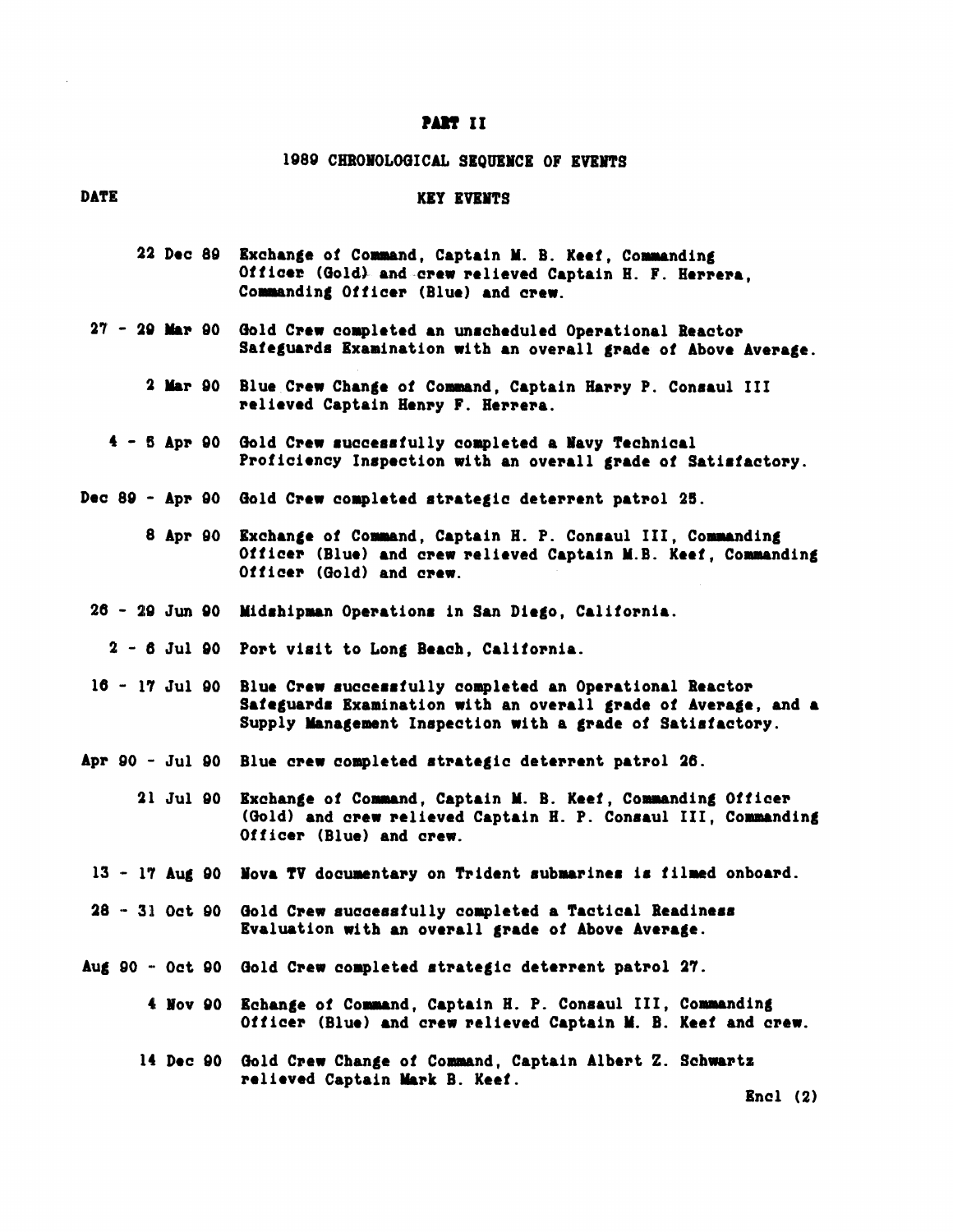# PART III

## **NARRATIVE**

No Narrative provided. The events listed in the Chronology need no further amplification.

 $\text{Encl}$  (3)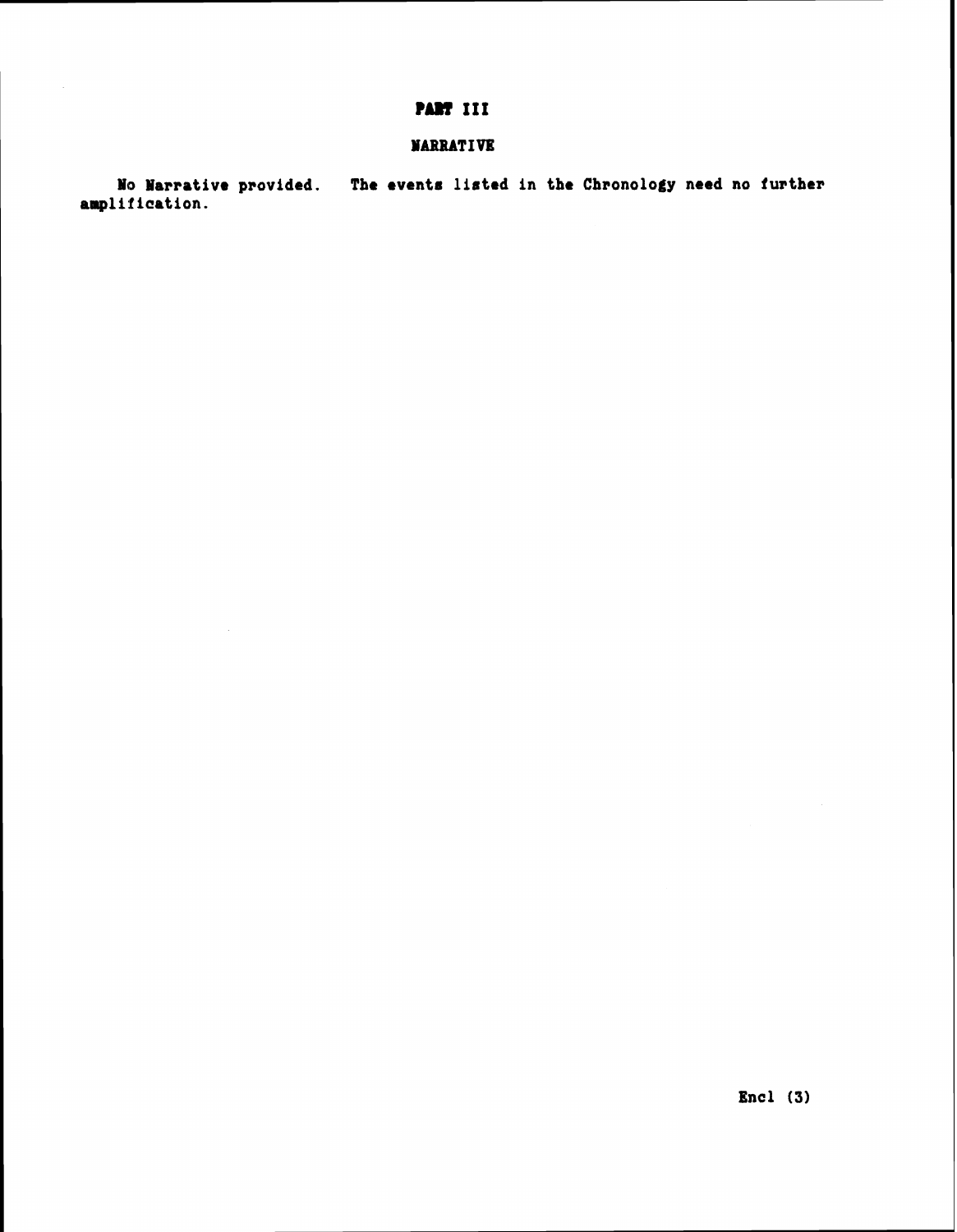## PART IV

### USS MICHIGAN (SSBN 727)

### **HISTORY**

USS MICHIGAN (SSBN 727) is the second Trident Class Nuclear submarine to be constructed, and is the third U. S. warship to bear the name of the Great Lakes State.

The ship's keel was laid on 4 April 1977 at Electric Boat Division of General Dynamics Corporation in Groton, Connecticut. The submarine was christened on 26 April 1980 by Mrs. Lucian N. Nedzi and commissioned on 18 September 1982.

After completing Demonstration and Shakedown Operations (DASO) at Cape Canaveral in January 1983, MICHIGAN transited the Panama Canal and arrived at Naval Submarine Base, Bangor on 16 March 1983.

In the Spring of 1983, MICHIGAN completed Post Shakedown Availability at Puget Sound Naval Shipyard. She subsequently assumed her major role as a strategic deterrent, deploying for her first patrol in August 1983.

MICHIGAN's performance to date has been demonstrated by reception of the following awards:

USS MICHIGAN (SSBN 727)(GOLD) USS MICHIGAN (SSBN 727) (BLUE)  $FY-83$ **FY-84** Engineering 'E' Battle Efficiency 'E' ASW 'A' Engineering 'E' Damage Control 'DC' **FY-85 FY-84** Communications 'C' Meritorious Unit Commendation Engineering 'E' Strategic Weapons 'S' Communications 'C' **FY-86 FY-85** Battle Efficiency 'E' Meritorious Unit Commendation Damage Control 'DC' Supply 'E' **FY-86**  $FY-88$ Battle Efficiency 'E' Olympic Flag Trophy Engineering 'E' ASW 'A' Silver Anchor Award Olympic Flag Trophy

 $End(4)$